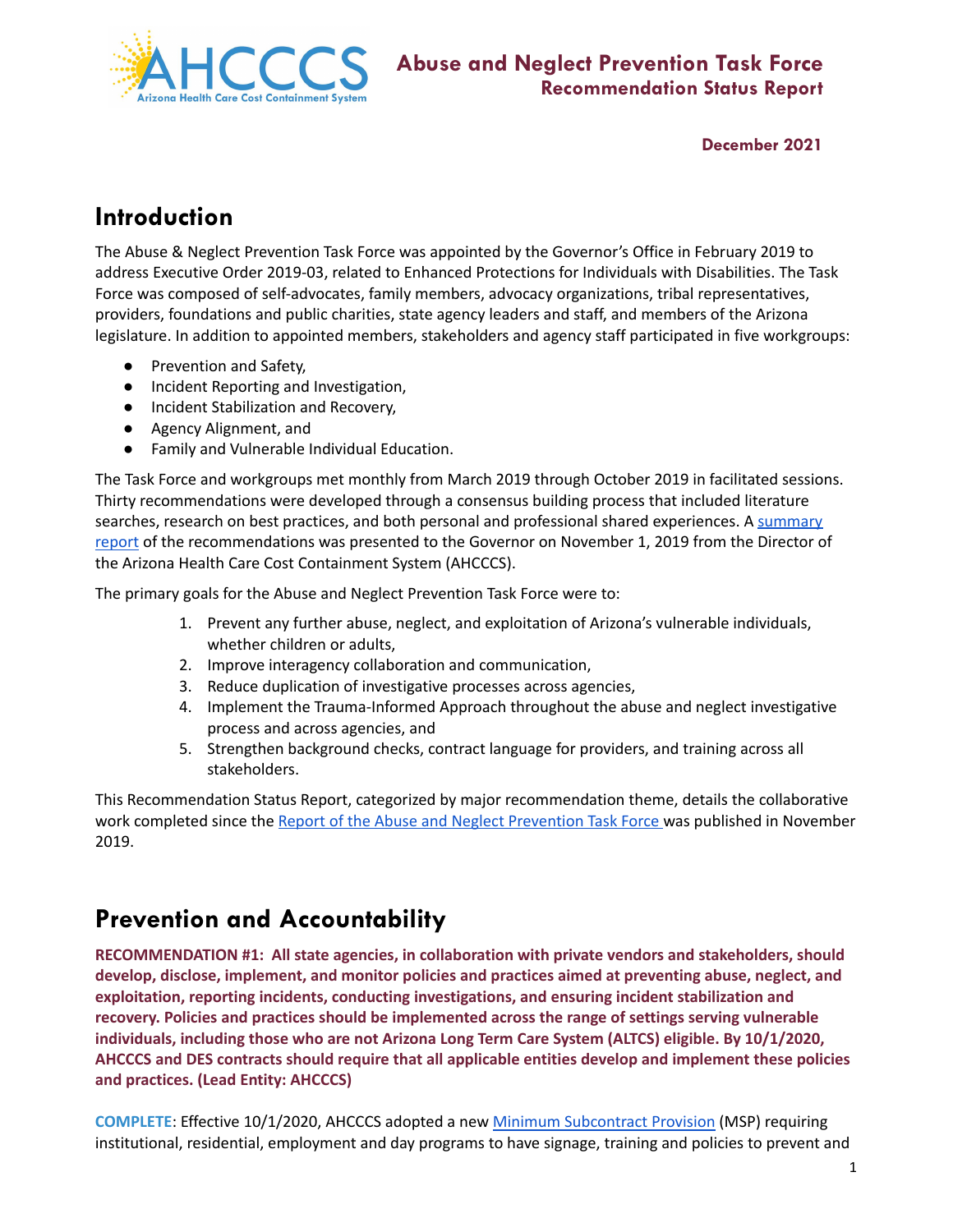

report abuse and neglect. AHCCCS updated [Medical](https://www.azahcccs.gov/shared/MedicalPolicyManual/) Policy 910, 920 and 960 to strengthen health plan oversight and monitoring and to enhance health plan Quality Management/Performance Improvement Plan deliverables. In addition, AHCCCS implemented changes to the Quality Management section of health plan contracts to require health plans to have written policies and training regarding preventing abuse, neglect, and exploitation, ensuring incident stabilization, reporting incidents, conducting investigations as well as requiring monitoring for provider compliance with policies, training and signage requirements aimed at preventing and reporting abuse, neglect and exploitation as specified in the AHCCCS MSPs and Contract. As an AHCCCS Contractor, MSPs, policy and contract changes impact DES/DDD and DDD providers.

**RECOMMENDATION #2: All Arizona programs that provide direct services and/or supports to vulnerable individuals should post signage detailing the process for anonymous reporting and whistleblower protections and offer training on the prevention of abuse, neglect, and exploitation. Training for all parties should address retaliation (e.g., harassment or loss of employment) and penalization (e.g., changes to the nature and/or location of services and supports). By 10/1/2020, AHCCCS and DES contracts should require that all applicable entities develop and implement these protocols and practices. (Lead Entity: AHCCCS)**

**\_\_\_\_\_\_\_\_\_\_\_\_\_\_\_\_\_\_\_\_\_\_\_\_\_\_\_\_\_\_\_\_\_\_\_\_\_\_\_**

**COMPLETE:** Effective 10/1/2020, AHCCCS adopted a new Minimum [Subcontract](https://www.azahcccs.gov/PlansProviders/HealthPlans/minimumsubcontractprovisions.html) Provision (MSP) requiring institutional, residential, employment and day programs to have signage, training and policies to prevent and report abuse and neglect. AHCCCS updated [Medical](https://www.azahcccs.gov/shared/MedicalPolicyManual/) Policy 910, 920 and 960 to strengthen health plan oversight and monitoring and to enhance health plan Quality Management/Performance Improvement Plan deliverables. In addition, AHCCCS implemented changes to the Quality Management section of health plan contracts to require health plans to have written policies and training regarding preventing abuse, neglect, and exploitation, ensuring incident stabilization, reporting incidents, conducting investigations as well as requiring monitoring for provider compliance with policies, training and signage requirements aimed at preventing and reporting abuse, neglect and exploitation as specified in the AHCCCS MSPs and Contract. As an AHCCCS Contractor, MSPs, policy and contract changes impact DES/DDD and DDD providers.

# **Multi-Agency Coordination**

**RECOMMENDATION #3: By 12/31/2019, DES, AHCCCS, and ADHS should develop and disseminate, to all stakeholders, comprehensive flow charts detailing reporting and investigation processes and oversight mechanisms, including the DES Ombudsman Office and the Independent Oversight Committees (IOCs), for all types of abuse, neglect, and exploitation concerns, incidents, and allegations for all relevant sub-populations. The flow charts should specify the authority and responsibility of each entity and should be updated as needed. (Lead Entity: DES)**

**COMPLETE:** An initial draft of the multi agency incident process flowchart was completed, submitted in December 2019, and uploaded to the AHCCCS website. Following the January 2020 IOC meeting, additional edits were requested and the flowchart has evolved to include the reporting, investigative and oversight processes from AHCCCS, ADOA, ADHS, DES for an incident of abuse or neglect. The final draft, with an adjusted deadline due to COVID 19, was submitted on June 25, 2020 and approved by the IOC during the Quarterly Meeting on September 9,2020. The current approved version is posted on the AHCCCS Abuse & Neglect website.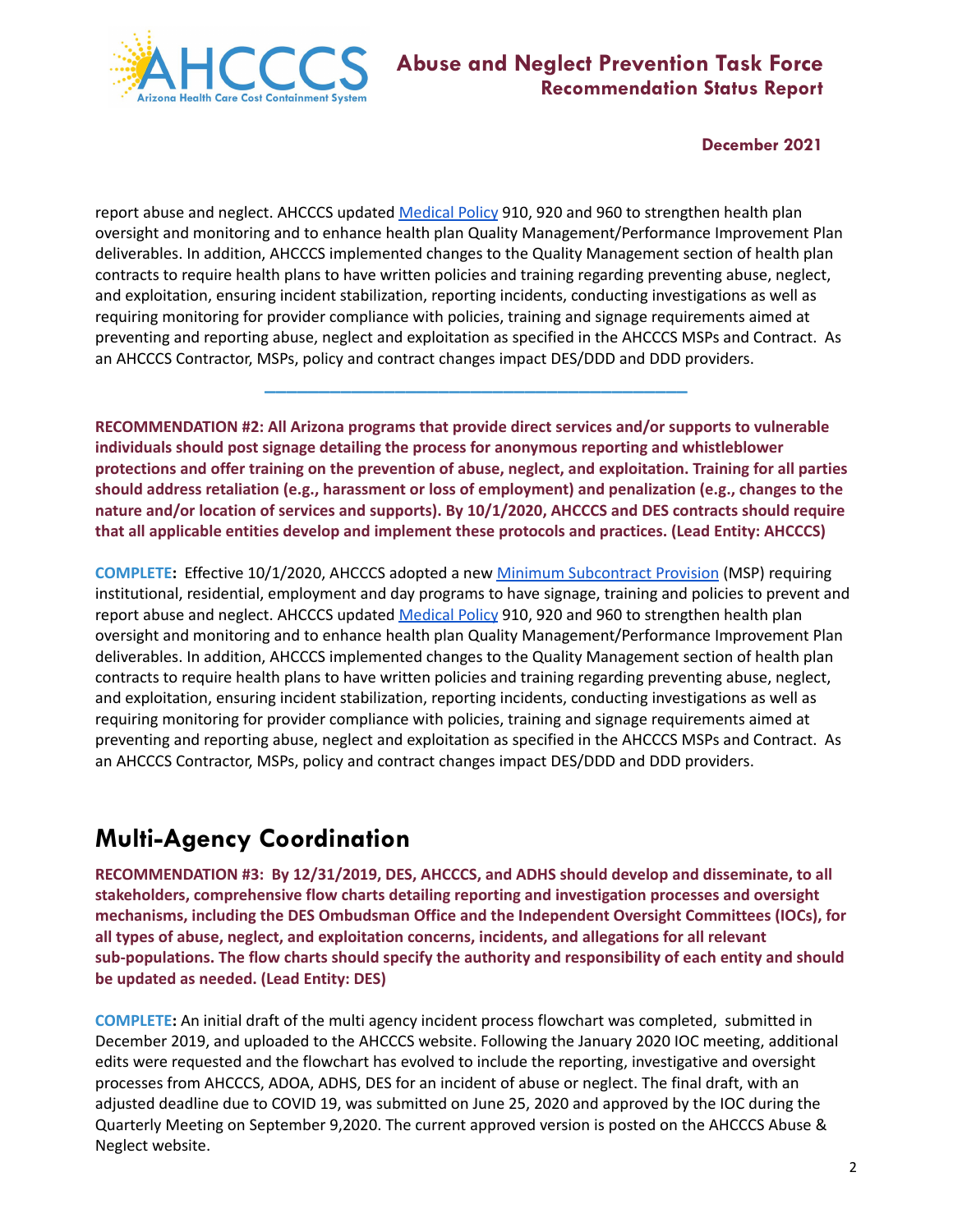

**RECOMMENDATION #4: Stakeholders and state agencies should review current systems in which vulnerable individual maltreatment allegations are reported to government entities to reduce duplication and ensure the most efficient use of resources. Recommendations for any needed changes should be completed by 3/31/2020 and implemented by 6/30/2020. (Lead Agency: DES)**

**\_\_\_\_\_\_\_\_\_\_\_\_\_\_\_\_\_\_\_\_\_\_\_\_\_\_\_\_\_\_\_\_\_\_\_\_\_\_\_**

**COMPLETE:** A team of multi agency stakeholders met between March 2020 and June 2020 to discuss current reporting and investigative processes across agencies, and has made a recommendation to develop a "Central Repository" of investigative information, accessible to AHCCCS, DES, DHS, DPS, and DCS. In August 2020, it was determined that confidentiality statutes and policies present a barrier to AHCCCS sharing this type of information in a Central Repository. State agencies continue to collaborate on reporting and investigative processes through the State Agency Collaborative under Recommendation #5. This recommendation is also dependent on final actions of Recommendation #27 - Confidentiality Statutes.

**\_\_\_\_\_\_\_\_\_\_\_\_\_\_\_\_\_\_\_\_\_\_\_\_\_\_\_\_\_\_\_\_\_\_\_\_\_\_\_**

**RECOMMENDATION #5: By 10/1/2020, DES, AHCCCS, ADHS and other critical system partners, such as the Attorney General's Office and the Arizona Corporation Commission, should employ a coordinated, multidisciplinary team approach in responding to incidents of abuse and neglect that includes cross-reporting of allegations to other state agencies and law enforcement partners. (Lead Entity: DES)**

**COMPLETE:** DES hosted a series of workgroup sessions in response to this recommendation which culminated in the creation of the Arizona State Agency Collaborative which meets on a quarterly basis for the purpose of ensuring open lines of communication, reviewing and discussing processes and cross-reporting and providing ongoing education to Collaborative representatives. A committee charter was created and the facilitation and management of this Collaborative was transitioned to ADHS in August 2021.

**\_\_\_\_\_\_\_\_\_\_\_\_\_\_\_\_\_\_\_\_\_\_\_\_\_\_\_\_\_\_\_\_\_\_\_\_\_\_\_**

**RECOMMENDATION #6: Beginning no later than 12/31/2019, DES, AHCCCS, ADHS, and the Chairs of the IOCs and/or a representative of the IOCs from the Arizona Department of Administration should hold quarterly meetings to ensure an understanding of each entity's role and responsibility in regard to incident reporting and investigation, and to support a collaborative approach when an incident occurs and multiple entities are involved. (Lead Entity: AHCCCS)**

**COMPLETE:** Meetings were held throughout 2020 and 2021 to review process flowcharts and ensure an understanding of each entity's role and responsibility in regard to incident reporting and investigation. Meetings will continue at least semi-annually and ad-hoc, at the request of an IOC Chair or agency, to maintain active communication and collaboration.

**\_\_\_\_\_\_\_\_\_\_\_\_\_\_\_\_\_\_\_\_\_\_\_\_\_\_\_\_\_\_\_\_\_\_\_\_\_\_\_**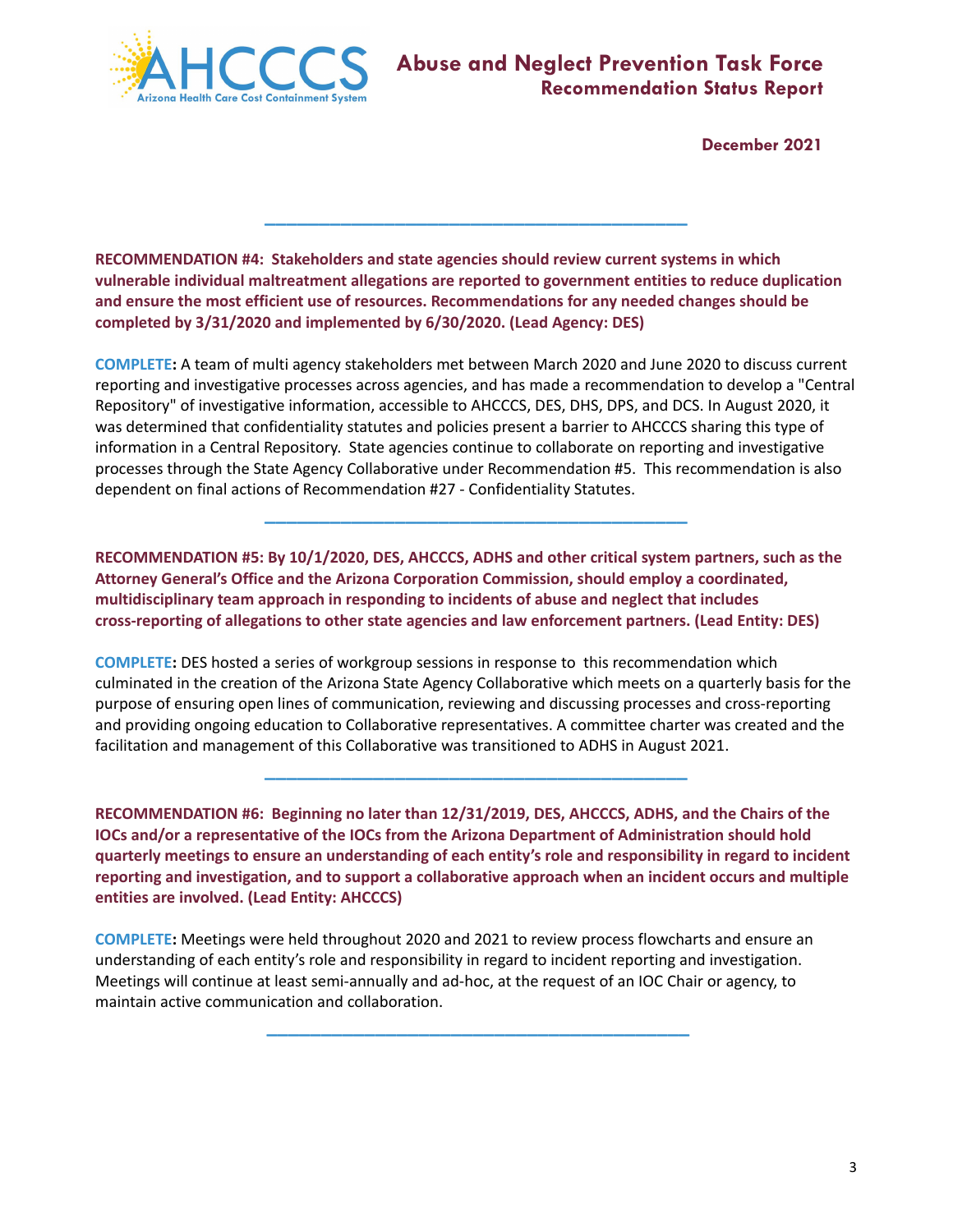

**\_\_\_\_\_\_\_\_\_\_\_\_\_\_\_\_\_\_\_\_\_\_\_\_\_\_\_\_\_\_\_\_\_\_\_\_\_\_\_**

**December 2021**

**RECOMMENDATION #7: The DES/DDD Chief Medical Officer should convene a workgroup of medical directors from AHCCCS and its contracted MCOs to review current standards of care in intermediate care facilities for individuals with intellectual disabilities (ICF/IIDs), to make recommendations on the prevention of abuse, neglect, and exploitation, and to identify how those recommendations will be implemented. Recommendations generated by the workgroup should be shared with ADHS. Discussions should start no later than 12/31/2019 and the work should be completed by 6/30/2020. (Lead Entity: DES)**

**COMPLETE:** The CMO subgroup worked throughout 2020 to develop a series of recommendations for Intermediate Care Facility (ICF) Standards of Care. The summary report outlines the workgroup's recommendations regarding prevention, treatment and training solutions for all ICFs in Arizona. The **[Standards](https://www.azahcccs.gov/AHCCCS/Downloads/CMOSummaryReportRecommendation.pdf) of Care Report** was posted in April 2021. The report has been shared with DES/DDD key leadership for review of the recommendations and best practices and alignment with current ICF practices and protocols.

**RECOMMENDATION #8: AHCCCS, and ADHS should convene stakeholders to identify and implement ways to enhance coordination in the sharing of information, eliminate any duplication of functions, and ensure proper community monitoring and oversight as well as the most efficient use of private and public resources to protect all vulnerable people in the state. A report of the identified opportunities and corresponding implementation actions should be provided to stakeholders by 10/1/2020. (Lead Entity: DES)**

**COMPLETE :** In order to align with the Abuse, Neglect and Exploitation Task Force efforts and to continue strengthening collaboration with stakeholders, the Division of Aging and Adult Services/Adult Protective Services (DAAS/APS) held a forum in collaboration with ADHS and AHCCCS with stakeholders to identify existing gaps and develop and vision for the future. The APS Action Plan [\(available](https://des.az.gov/sites/default/files/dl/APS-Action-Plan.pdf?time=1629934982674) here) was a result of those efforts with goals to improve the adult protective services system in Arizona by streamlining resources for investigation and substantiation, improving reporting quality, increasing awareness and access to community resources and leveraging data sharing opportunities. Eight recommendations were developed to address these goals. APS continues its efforts through review and enhancements of processes, data dashboard development, various recruitment strategies and overall quality improvements to improve the adult protective services system in Arizona.

Task Force Recommendation #5 resulted in the creation of the Arizona State Agency Collaborative which meets on a quarterly basis for the purpose of ensuring open lines of communication, reviewing and discussing investigative and monitoring processes and cross-reporting and providing ongoing education to Collaborative representatives. The State Agency Collaborative is facilitated by ADHS.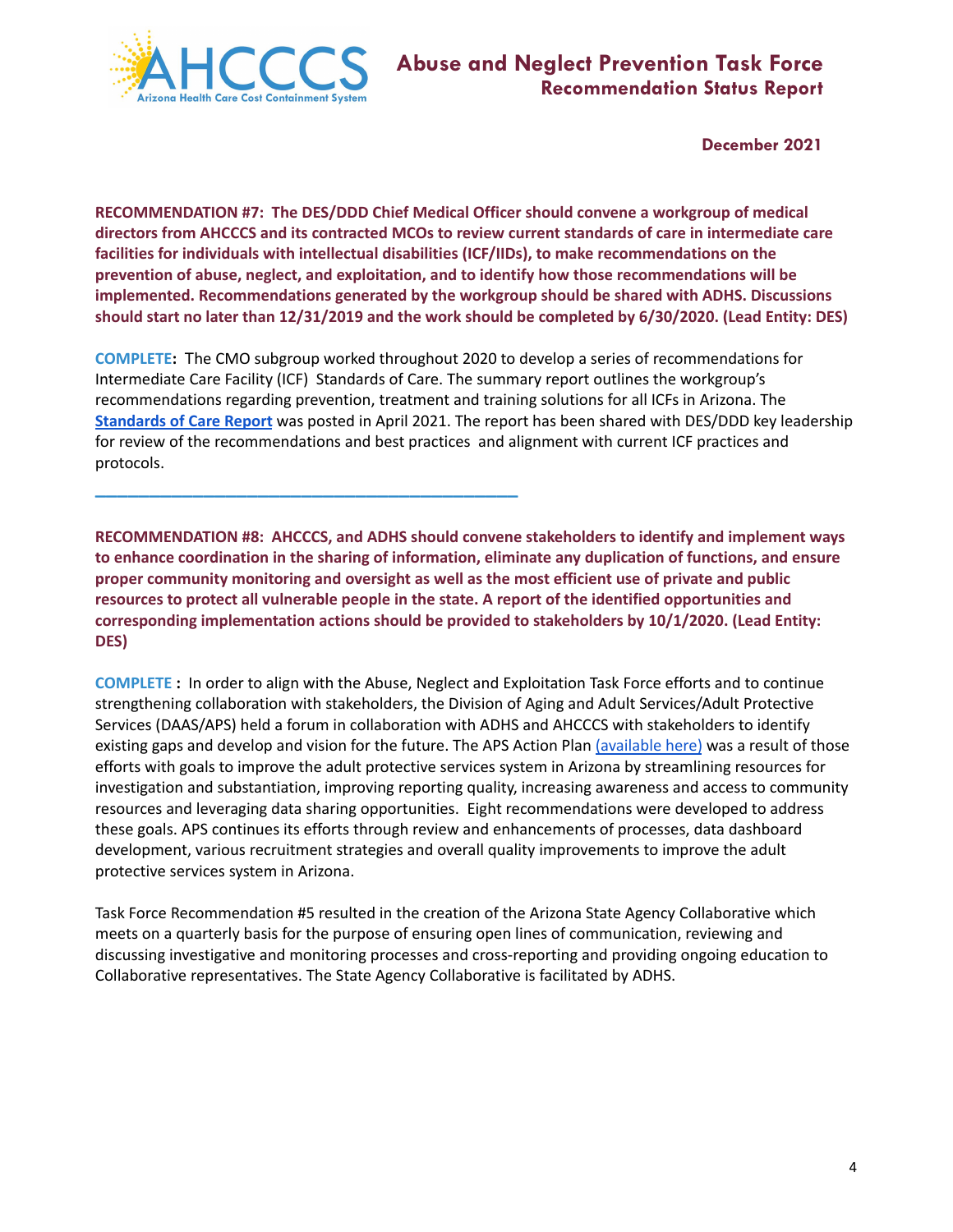

# **Public Awareness Campaign**

**RECOMMENDATION #22: Arizona should commit to creating a statewide culture of abuse, neglect, and exploitation prevention. A public awareness campaign, developed collaboratively by the Governor's Office, state agencies, and community stakeholders, should include, but not be limited to, these key messages: Arizona values and protects vulnerable individuals.**

- **● Arizona is committed to recognizing signs and symptoms of abuse, neglect, and exploitation.**
- **● Arizona encourages all parties to report concerns.Arizona supports the provision of information about how to make a report, whistleblower protections, and the process and timeline after a report is made.**
- **● Arizona supports the provision of information about the principles and benefits of trauma-informed care and compassionate care.**
- **● Arizona supports the provision of information about accessing trusted resources for information and support.**

**(Lead Entity: DES)**

**COMPLETE:** The Communications Team was able to reach out to various public relations/advertising agencies and requested proposals to implement a Public Service Announcement campaign. To date, all proposals have been received by DES. Implementation of this campaign is contingent on available funding.

*Ongoing Action Items: The AHCCCS spending plan for implementation of the American Rescue Plan Act* (ARPA), Section 9817, includes a proposal for funding for this campaign. Roll out of this campaign by DES is *expected upon final Centers for Medicare and Medicaid Services' (CMS) approval of the Funding Plan and AHCCCS obtaining legislative authority to invest the ARPA funds.*

**RECOMMENDATION #23: By 6/30/2020, a workgroup that includes ADHS, DES, AHCCCS, AHCCCS-contracted MCOs, and community organizations should be convened to develop and distribute, upon the request of parents/guardians, educational toolkits to support abuse, neglect, exploitation, and financial exploitation prevention and incident response. The agencies should post proposed toolkit materials on their websites for public comment for a minimum of 30 days, seek input from a representative panel of community stakeholders, and integrate feedback prior to distributing materials. Sample components developed or procured by the workgroups are noted in Appendix 2. (Lead Entity: DES)**

**\_\_\_\_\_\_\_\_\_\_\_\_\_\_\_\_\_\_\_\_\_\_\_\_\_\_\_\_\_\_\_\_\_\_\_\_\_\_\_**

**COMPLETE:** The DES Communications Team developed content for the educational tool-kit for distribution to support abuse, neglect and exploitation prevention and incident response. The Statewide Public Awareness Toolkit was created in conjunction with community partners and stakeholders, and has been published to the DES website: Prevent Abuse, Neglect and [Exploitation](https://des.az.gov/prevent-abuse-neglect-and-exploitation).

**\_\_\_\_\_\_\_\_\_\_\_\_\_\_\_\_\_\_\_\_\_\_\_\_\_\_\_\_\_\_\_\_\_\_\_\_\_\_\_**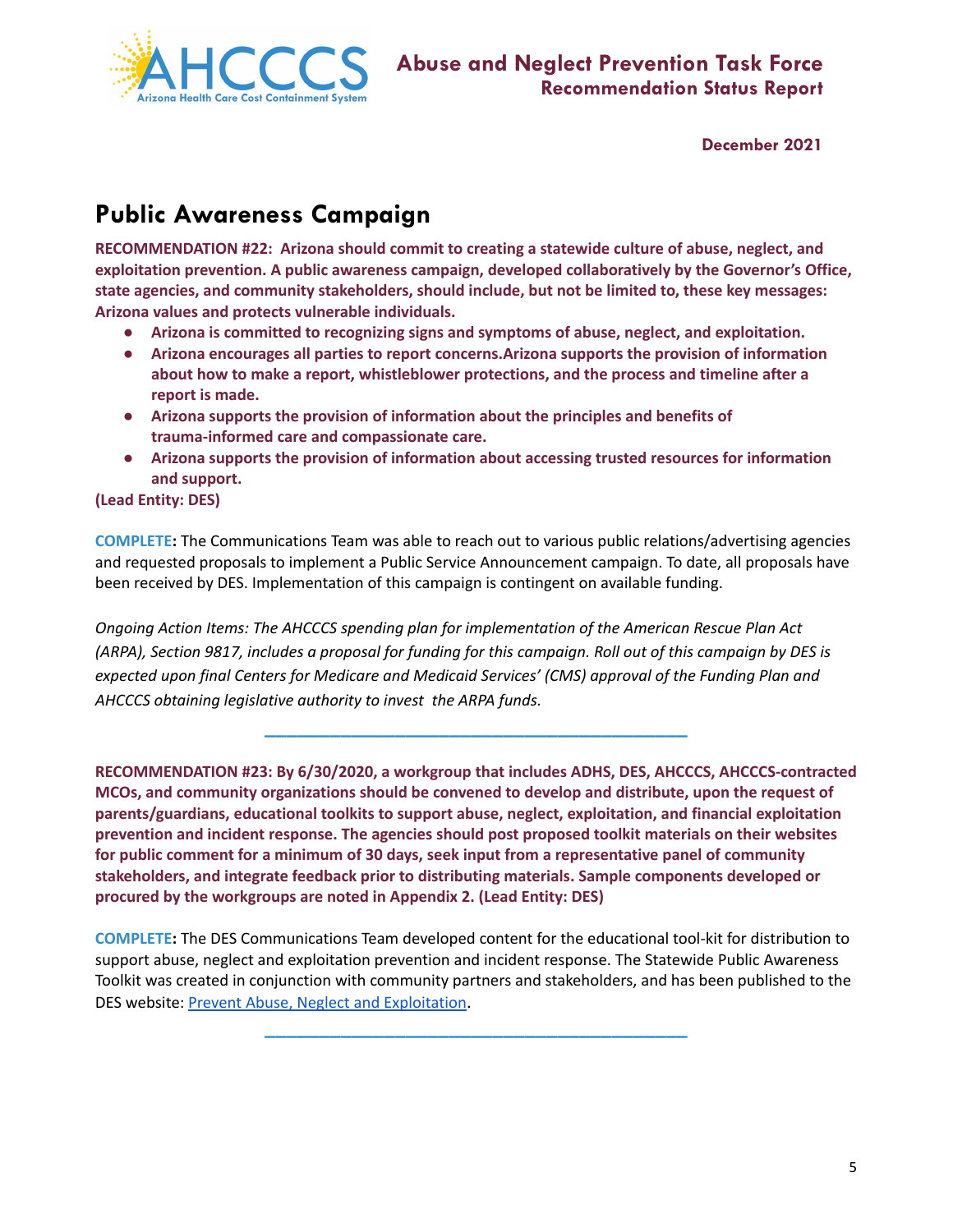

### **Signage**

**RECOMMENDATION #18: AHCCCS should convene a workgroup, no later than 3/31/20, to determine appropriate signage requirements in all settings in which vulnerable individuals reside and/or receive services. Minimally, by 10/1/2020, AHCCCS and DES contracts should require that signage on how to report abuse, neglect, and exploitation be prominently posted in all such settings. All signage should be** appropriate for the setting, culturally appropriate, easy to read and as accessible as possible for clients who **do not read, and available in all languages spoken by clients, families/guardians, and staff. Information regarding reporting should be conveyed by contracted providers to all parties through ongoing training and communication mechanisms in addition to signage. (Lead Entity: AHCCCS)**

**COMPLETE:** Effective 10/1/2020, AHCCCS implemented a new Minimum [Subcontract](https://www.azahcccs.gov/PlansProviders/HealthPlans/minimumsubcontractprovisions.html) Provision (MSP) requiring institutional, residential, employment and day programs to have signage to prevent and report abuse and neglect. MSP requires all signage to be appropriate for the setting, culturally appropriate, easy to read, and as accessible as possible for all members, and interpretation to also be available. AHCCCS implemented changes to the Quality Management section of health plan contracts to require health plans to require monitoring for provider compliance with policies, training and signage requirements. As an AHCCCS Contractor, MSPs and contract changes impact DES/DDD and DDD providers.

# **Training for Vulnerable Individuals and Families**

**RECOMMENDATION #11: State agencies, in partnership with community-based organizations, should provide evidence-based training for vulnerable individuals and their families on abuse, neglect, and exploitation prevention, reporting, and trauma recovery. Programs should be developed and delivered in collaboration with members of targeted populations. (Lead Entity: DES)**

**COMPLETE :** The Recommendation #11 Project Team completed two sets of member training materials which are now posted and available for download for both the public and providers:

- 1) Family Member Training Set includes a small 9 page User/Facilitator's Guide to using the downloadable "Awareness & Action" flashcard training set. These are materials a parent or guardian can use with a member in the home.
- 2) The Extended Training Set is a robust set of training materials that supplement the downloadable "Awareness & Action" flashcard training set. It includes a 164 page Trainer's Guide, a 128 slide PowerPoint file with video links embedded, and a 90 page Participant Workbook. These are materials a provider can use in a group home setting to provide an extended 3-4 hour training session on abuse, neglect and exploitation.

*Additional Action Items: Currently working on the Spanish translation of all the member training materials.*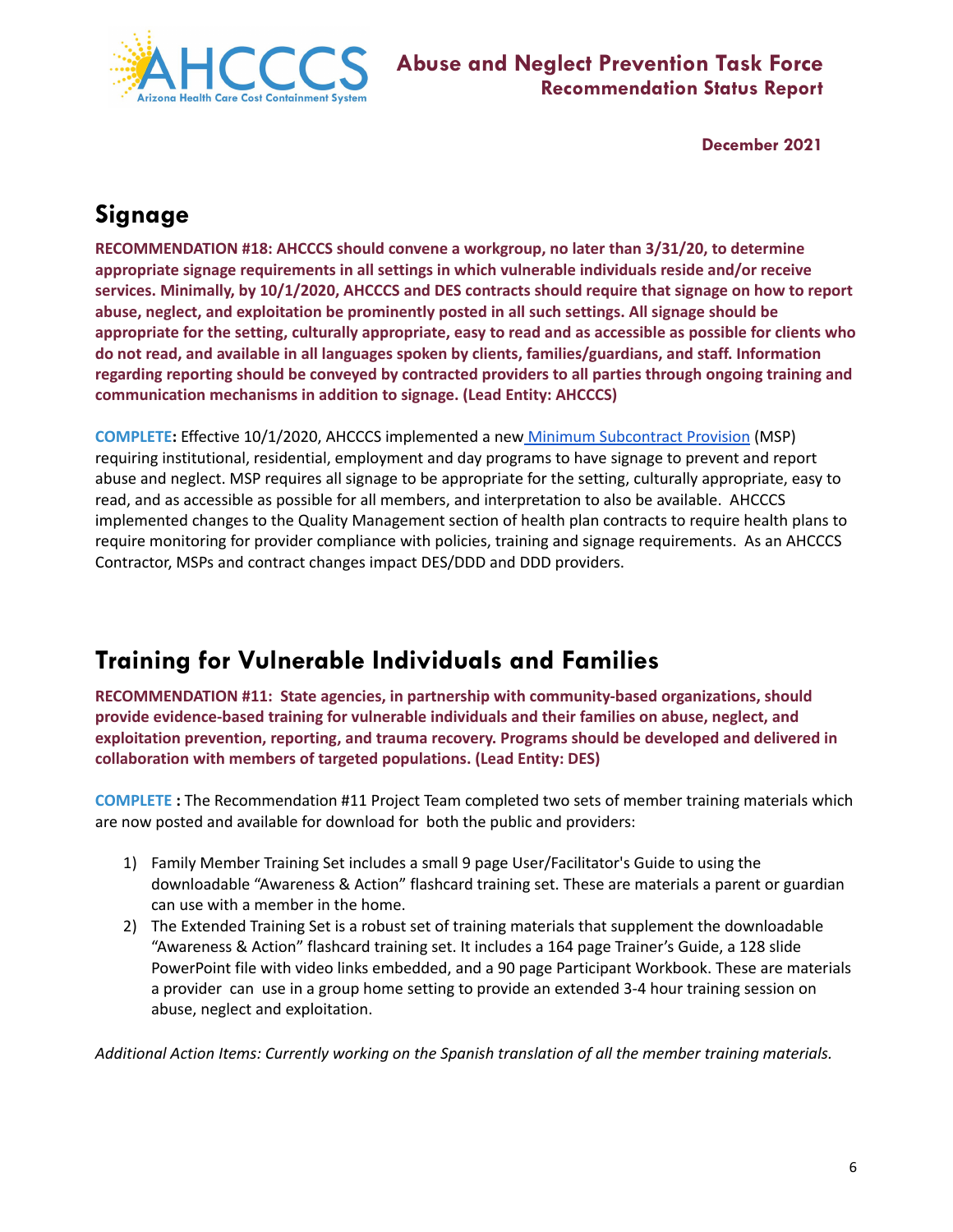

# **Identification, Tracking, and Analysis of Incidents**

**RECOMMENDATION #12: AHCCCS and DES should explore ways to code, track, and analyze all incidents of alleged abuse and neglect. Throughout the system, coding should specify allegations of sexual abuse as distinct from other types of abuse and specify type of disability (within the constraints of privacy restrictions). The agencies should consider available information technology upgrades that facilitate the accessibility of online information to the public, to the extent allowed by privacy restrictions. The agencies should work with the IOCs to determine how to supply data on unsubstantiated incidents to IOC members. This should be completed by 10/1/2020. (Lead Entity: AHCCCS)**

**COMPLETE:** Improvements were made to the reporting functions in the AHCCCS Quality Management (QM) Portal and, specifically, the incident categories to create more useful datasets for the tracking and trending of incidents across the system of care. A host bridge was created to allow data from the QM Portal regarding reported incidents of abuse and neglect to interface with the main AHCCCS data warehouse. AHCCCS also implemented a focused policy, [Medical](https://www.azahcccs.gov/shared/Downloads/MedicalPolicyManual/900/961.pdf) Policy 961, for Accident/Incident/Death reporting. Data and information sharing when multiple state agencies are involved in a related investigation continues to be an unresolved issue due to limitations posed by confidentiality and privacy laws.

**\_\_\_\_\_\_\_\_\_\_\_\_\_\_\_\_\_\_\_\_\_\_\_\_\_\_\_\_\_\_\_\_\_\_\_\_\_\_\_**

**RECOMMENDATION #13: By 10/1/2020, AHCCCS and DES should find and implement methods to use claims data for the identification of potential abuse and neglect and confirmation that incidents are appropriately reported. (Lead Entity: AHCCCS)**

**COMPLETE:** AHCCCS developed, adopted and shared with DES/DDD, a process to utilize claims and encounter data to assess health plan and provider compliance with abuse and neglect incident reporting.

#### **Workforce Development**

**RECOMMENDATION #14: By 10/1/2020, AHCCCS, in partnership with its contracted MCOs, providers, industry groups, and regulatory agencies, should develop a comprehensive workforce development strategy that fosters workplaces that uphold the ideals of respect, attentiveness, and active engagement for all individuals receiving services and providing services within the State Medicaid program. The strategy should include searchable databases of direct service workers' credentials (e.g., licenses, degrees) and professional development (e.g., online or in-person training courses, certificates) across settings. AHCCCS should require providers to conduct routine testing of staff responses to simulated acts of exploitive, abusive, and neglectful behavior in a manner similar to routine fire and other emergency drills. (Lead Entity: AHCCCS)**

**COMPLETE:** Effective 10/1/2020, AHCCCS implemented a new Minimum [Subcontract](https://www.azahcccs.gov/PlansProviders/HealthPlans/minimumsubcontractprovisions.html) Provision (MSP) requiring institutional, residential, employment and day programs to conduct routine testing of staff responses to simulated acts of exploitative, abusive, and neglectful behavior. Strategies related to identifying new sources of workers and retaining, paying, training and developing the workforce are continually being discussed by the Workforce Development Advisory Committee that includes AHCCCS, contracted health plans, and DES/DDD representatives. Task Force requirements are included in the Workforce Development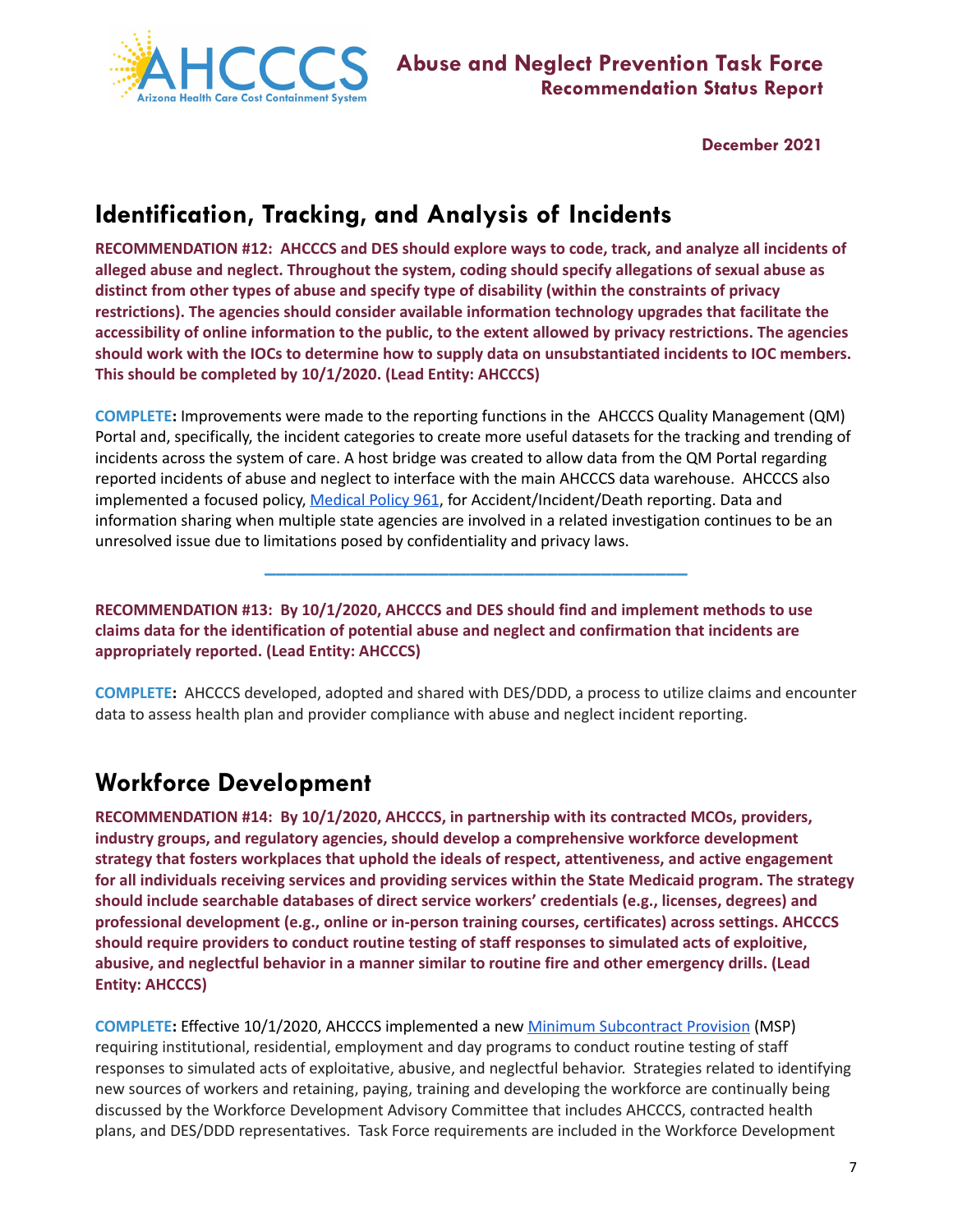

Plan annual deliverable for AHCCCS Complete Care and Regional Behavioral Health Authority health plans. Funding for a consultant would be required for additional work related to exploring a searchable database of direct service workers' credentials and professional development across settings. As an AHCCCS Contractor, MSPs and policy changes impact DES/DDD and DDD providers.

**\_\_\_\_\_\_\_\_\_\_\_\_\_\_\_\_\_\_\_\_\_\_\_\_\_\_\_\_\_\_\_\_\_\_\_\_\_\_\_**

**RECOMMENDATION #15: State agencies, AHCCCS-contracted MCOs, and providers should seek creative, low-cost solutions to safeguard service quality. The State should evaluate current reimbursement to determine whether it is adequate for the State and private companies to be competitive employers. State agencies should maximize workforce development efforts so that providers are able to recruit, adequately train, and retain a qualified direct care workforce in order to provide quality services to vulnerable individuals. (Lead Entity: AHCCCS)**

**IN PROGRESS:** AHCCCS continuously evaluates reimbursement rates to ensure that payments are consistent with efficiency, economy, and quality of care and are sufficient to enlist enough providers so that care and services are available at least to the extent that such care and services are available to the general population in the geographic area. Minimally, on an annual basis, AHCCCS evaluates the impacts of minimum wage requirements and adjusts select provider rates as appropriate to ensure rates are sufficient to ensure access to care. Significant workforce development effort is ongoing to set priorities for the development of specific groups of workers and to identify alternatives to recruiting (new sources of workers) retaining, paying, training, developing workforce.

Additionally, AHCCCS is pursuing an unprecedented opportunity to leverage federal funds through Section 9817 of the American Rescue Plan Act. As a cornerstone of these efforts to improve, expand and strengthen HCBS and mental healthcare in Arizona, AHCCCS is proposing time-limited directed payments to providers, which will help stabilize the workforce by allowing provider agencies to increase wages, and offer additional benefits and other recruitment and retention options.

In addition to this infusion of dollars into the workforce, AHCCCS is planning to leverage this time-limited ARPA funding opportunity to implement a workforce development initiative focused on career, training, and education opportunities, a comprehensive workforce development plan, and increased training for providers working with unique populations.

### **Adult Protective Services Registry and Training**

**RECOMMENDATION #19: By 10/1/2020, AHCCCS and DES contracts should be revised to stipulate specific requirements related to APS Registry checks for prospective direct service employees, including subcontracted direct service employees, paid family members, and volunteers. (Lead Entity: AHCCCS)**

**COMPLETE:** Effective 10/1/2020, AHCCCS implemented a new Minimum [Subcontract](https://www.azahcccs.gov/PlansProviders/HealthPlans/minimumsubcontractprovisions.html) Provision (MSP) requiring providers to conduct a search of the Adult Protective Services (APS) Registry for all personnel (including subcontracted personnel and volunteers) who provide direct services to members in ICFs, SNFs, ALFs and Group Homes as well as all subcontracted personnel, including paid family members, who provide direct service to members in their homes and other community based settings. Personnel are prohibited from providing services to members if the search of the APS Registry contains any substantiated report of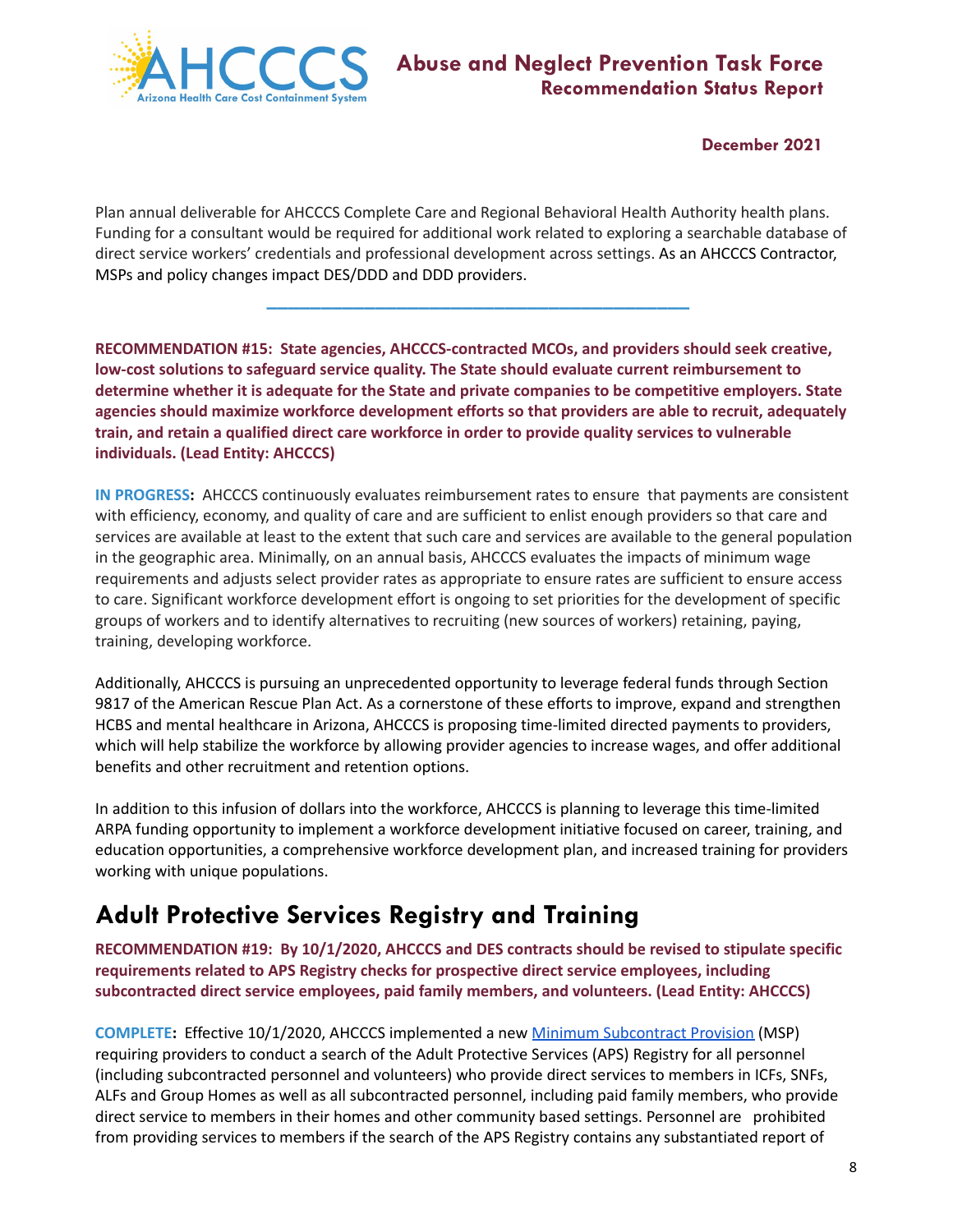

abuse, neglect, or exploitation of vulnerable adults. Providers may choose to allow exceptions to the background requirements for DCWs providing services to family members only as specified in [AHCCCS](https://www.azahcccs.gov/shared/Downloads/MedicalPolicyManual/1200/1240-A.pdf) [Medical](https://www.azahcccs.gov/shared/Downloads/MedicalPolicyManual/1200/1240-A.pdf) Policy 1240-A. The search of the APS Registry must be conducted at the time of hire/initial contract and annually thereafter. As an AHCCCS Contractor, MSPs impact DES/DDD and DDD providers.

**\_\_\_\_\_\_\_\_\_\_\_\_\_\_\_\_\_\_\_\_\_\_\_\_\_\_\_\_\_\_\_\_\_\_\_\_\_\_\_**

**RECOMMENDATION #20: The APS Registry website should be improved to make it easier for employers to** check the Registry before hiring new employees. In the long term, the State should provide funding for a **central statewide repository of DCS, APS, and fingerprint information in one data system and on one website. Furthermore, DES should continue to work with stakeholders to determine whether the APS Registry can be enhanced to provide a more comprehensive inventory of caregiver complaints. (Lead Entity: DES)**

**COMPLETE:** A Gap analysis was completed, actions were recommended and, as a result, the cross agency team created an DAAS/APS Action Plan. Cross agency meetings were held through November 2020. Additionally, integration of APS Registry into AZ Care Check was developed, tested, and went live on Monday July 27, 2020. The APS Website has been upgraded to include a digital dashboard that reflects current investigative data for the State of Arizona.

**\_\_\_\_\_\_\_\_\_\_\_\_\_\_\_\_\_\_\_\_\_\_\_\_\_\_\_\_\_\_\_\_\_\_\_\_\_\_\_**

**RECOMMENDATION #21: The State should provide funding for a comprehensive APS training program for investigators and supervisors that includes knowledge of federal and state APS guidelines, current research, and best practices to support the APS program. Consideration should be given to the National Adult Protective Services Association (NAPSA) certificate program which is a national best practice. The State** should also provide a level of funding for the APS program that takes into account annual growth in the **number of reports, fair market wages for investigators, outdated technology across the program, and lack of available service referrals in certain areas of the state. (Lead Entity: DES)**

**COMPLETE:** The Arizona Department of Economic Security Adult Protective Services was awarded a three-year federal grant from the Administration for Community Living (ACL), part of the U.S Department of Health and Human Services to enhance APS investigations. The \$1.276 million grant will enable APS to use enhanced training as a strategy to recruit and retain staff to create a professional development program.

Investigators who have two years of APS investigation experience are eligible to apply to the National Adult Protective Services Association ( NAPSA) for their certification upon completing the core competency modules. The first group of APS investigators began taking the core competency e-learning modules in August 2020 and a second group began the program in March 2021. Fifty-six investigators completed the training program and were in the process of being certified as of the end of SFY 2021. The remaining APS investigators will complete this training curriculum in cohorts through the remainder of the three-year grant cycle. APS received grant funds from the ACL to support the training for the next 1.5 years, after which additional funding will be needed (beginning SFY 2024) and requested through other available grants and/or budgetary requests.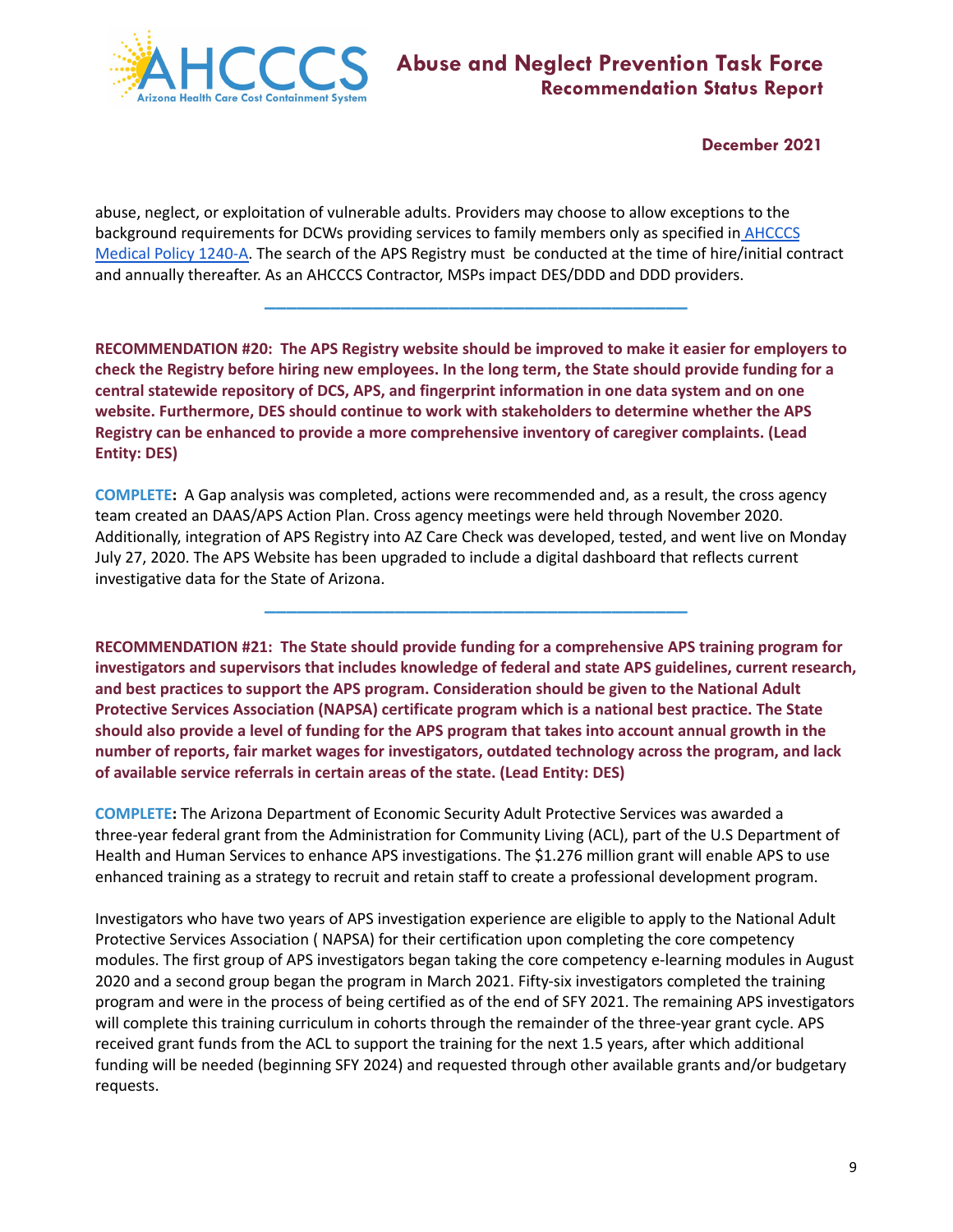

### **Supportive Resources to Help Manage Caregiver Stress**

**RECOMMENDATION #25: By 10/1/2020, AHCCCS should require its contracted MCOs to offer training and resources for providers to assist professionals and family caregivers with managing stress and burnout. (Lead Entity: AHCCCS)**

**COMPLETE:** A Caregiver Resource Guide has been developed and is to be posted on AHCCCS and DES websites. The AHCCCS Workforce [Development](https://www.azahcccs.gov/shared/Downloads/ACOM/PolicyFiles/400/407_Workforce_Development.pdf) Policy 407 has been amended to require contracted health plans to ensure subcontracted provider organizations offer training and resources to assist professionals and family caregivers with managing stress and burnout. The [AHCCCS](https://www.azahcccs.gov/shared/Downloads/MedicalPolicyManual/1600/1630.pdf) Medical Policy 1630 requires newly hired case managers to be provided orientation and training on resources related to caregiver stress and burnout. AHCCCS requires health plan Workforce Development Administrator staff to ensure that providers have access to and are in compliance with resource and training programs to assist professional and family caregivers to prevent and manage stress and burnout.

Additional Action Items: Caregiver Resource Guide to be translated to Spanish and posted on the AHCCCS and *DES website and also utilized by the health plans and DDD.*

# **Public Access to Monitoring Reports**

**RECOMMENDATION #26: By 10/1/2020, AHCCCS and DES should conduct a review of agency websites and make any necessary changes to facilitate public access to incident data as well as resources related to preventing abuse and neglect and reporting incidents. DES/DDD should post monitoring reports for group homes and adult developmental homes on the agency's website, similar to other licensed healthcare** facilities. The agencies should consider the need for statutory or rule changes in order to implement this **recommendation. (Lead Entity: DES)**

**IN PROGRESS:** The Project Lead enlisted the support of Liberty Consulting to conduct a multistate review of public access to quality monitoring reports. *In the AHCCCS Spending Plan for Implementation of the American Rescue Plan Act of 2021, Section 9817,* AHCCCS proposes the development of a public-facing dashboard that will improve data transparency and will include quality metrics.

*Ongoing Action Items: This dashboard is expected to be developed upon final CMS approval of the funding plan and AHCCCS obtaining legislative authority to invest the ARPA funds. Workgroup meetings will resume at that time.*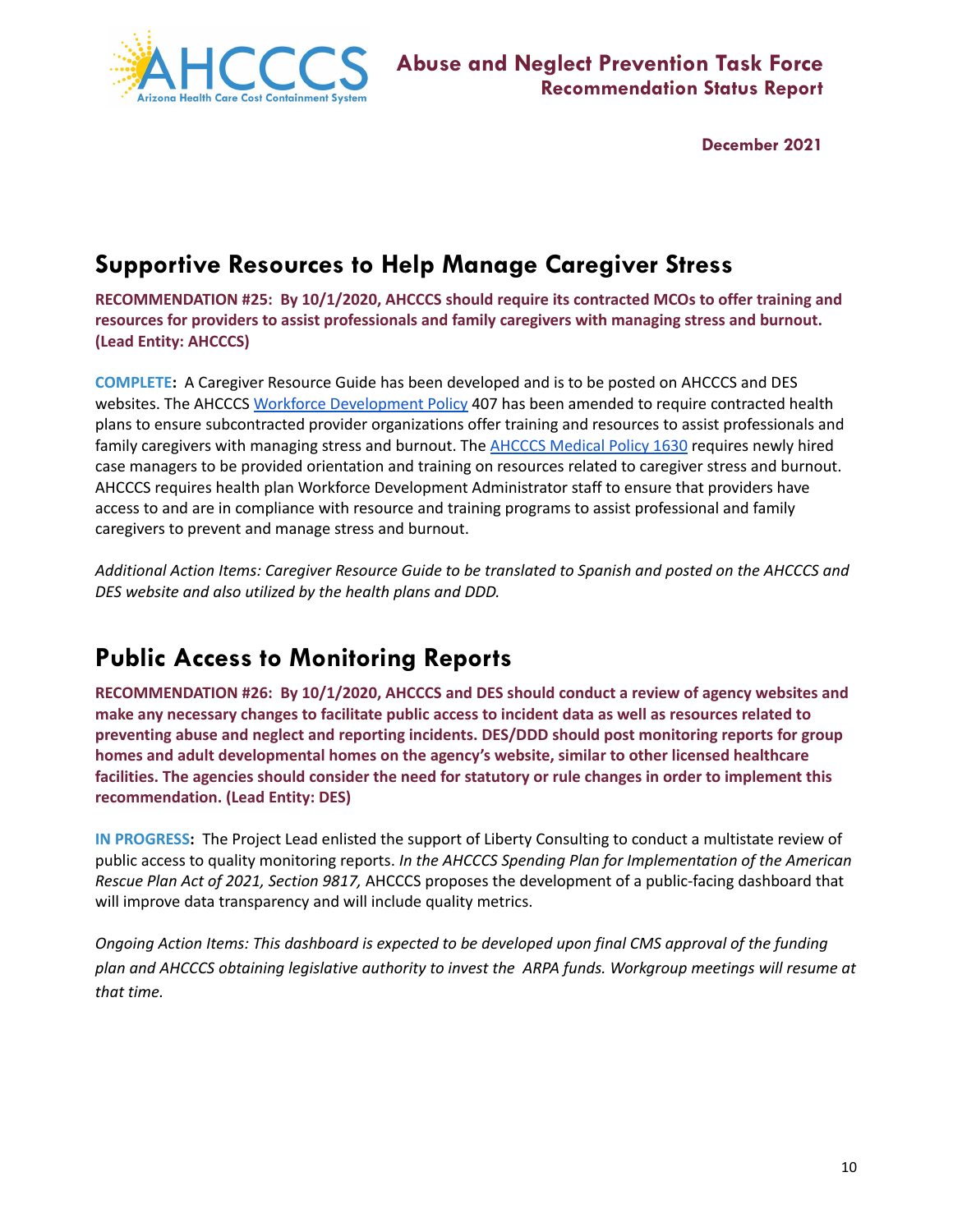

### **Review of Confidentiality Requirements**

**RECOMMENDATION #27: By 12/31/2019, a workgroup of stakeholders should be convened, including the Department of Economic Security, Arizona Health Care Cost Containment System, Arizona Department Health Services, and Department of Child Safety, to identify potential revisions to state statute and agency policies to allow confidential information sharing between parties while maintaining required privacy and confidentiality protections. The objective of the workgroup should be to minimize the number of investigative interviews (in keeping with a trauma-informed approach) and ensure appropriate monitoring and oversight of agencies and providers. (Lead DES)**

**IN PROGRESS:** The workgroup has completed a thorough review of the state statutes that pertain to the sharing of confidential information. In addition, the workgroup has compiled and reviewed departmental policies and procedures.

*Ongoing Action Items: The workgroup will develop recommendations related to the impacts of sharing of confidential information between Departments/Divisions.*

### **Other Recommendations**

**RECOMMENDATION #9: A workgroup including state agencies, legislators, and stakeholders should review definitions of abuse, neglect, and exploitation in state statute for the adult population, and propose any changes needed to ensure clarity. Following any changes to state statute, revisions should be made to** contracts and policies and all affected parties should be educated by the contracting agency on the changes **made. Contract changes, policy changes, and education should be completed within six months of enactment of any legislative changes. (Lead Entity: DES)**

**COMPLETE:** A 50 State Statute Review was completed by APS in June 2020. The review identified trends in addressing emotional abuse which was included in legislative initiatives in 2020; that specific legislation did not proceed through the legislative process. However, significant legislation to protect vulnerable adults went into effect during SFY 2021 with the signing of H.B. 2535 as an emergency measure by the Governor on May 20, 2021. The bill expanded on the list of professionals mandated to report abuse, neglect and exploitation of a vulnerable adult by adding 'health professional,' as defined in A.R.S. § 32-3201. Among those added were health professionals licensed in Arizona, including chiropractors, dentists, behavioral health professionals, veterinarians, naturopathic physicians, physician assistants, physical therapists, athletic trainers, and massage therapists.

**\_\_\_\_\_\_\_\_\_\_\_\_\_\_\_\_\_\_\_\_\_\_\_\_\_\_\_\_\_\_\_\_\_\_\_\_\_\_\_**

**RECOMMENDATION #10: By 10/1/2020, deliverables in all state contracts for services provided to vulnerable individuals should include, in the special terms and conditions, a requirement that nonprofit and for-profit entities show compliance with generally accepted standards of good governance. The contracting agency should provide a checklist with items such as term limits, staggered terms, annual submission of financial statements, conflict of interest disclosure, whistleblower protections, etc. (Lead Entity: AHCCCS)**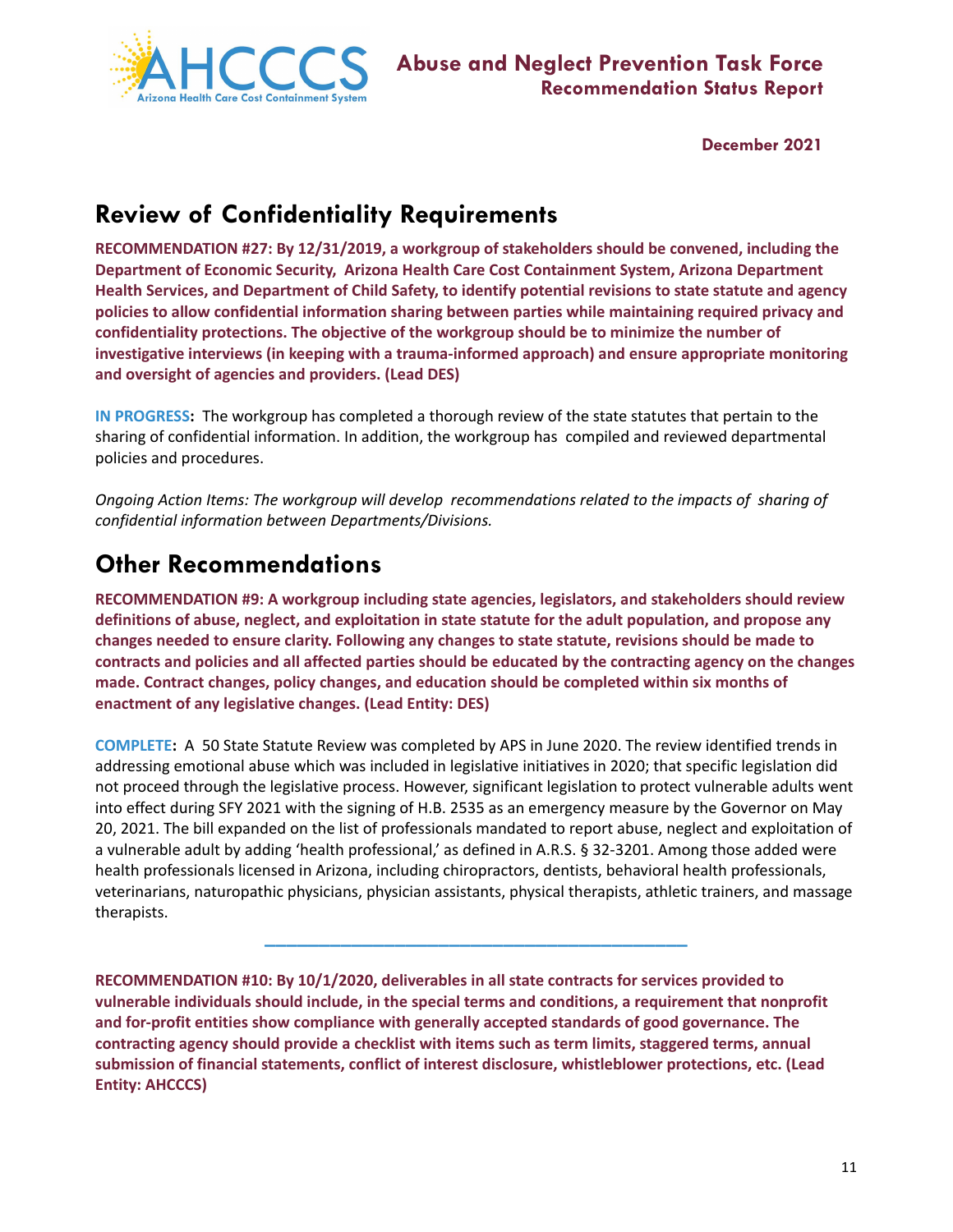

#### **Abuse and Neglect Prevention Task Force Recommendation Status Report**

**December 2021**

**COMPLETE:** Effective 10/1/2020, AHCCCS implemented a new Minimum [Subcontract](https://www.azahcccs.gov/shared/Downloads/ACOM/PolicyFiles/400/407_Workforce_Development.pdf) Provision regarding Corporate Governance for Providers of Services to Children and/or Vulnerable Adults (as defined by A.R.S. §46-451(A)(10)). The MSP applies to subcontracted providers that have a board and describes specific requirements including minutes for every meeting of the board, staggered terms for board members, consideration of diversity of knowledge and experience of its members, implementation and enforcing a conflict of interest policy. In addition, the executive officers, managers, and board (if any) of any subcontractor, whether governed by a board or otherwise, must : commit to oversight of abuse and neglect prevention, recognition, and reporting, and approving and oversee policies and procedures related to reporting and investigating reports of abuse and neglect, including protections for whistleblowers. As an AHCCCS Contractor, MSPs impact DES/DDD and DDD providers.

**RECOMMENDATION #16: By 6/30/2020, DES should convene stakeholders to develop strategies on trainings related to protection against and disclosure of alleged abuse and neglect, including the Silver Alert program. Everyone to whom a vulnerable individual might disclose an alleged incident should be trained by employers or community-based organizations on what to say — and not to say — to avoid any conversations that might inadvertently interfere with substantiation and/or prosecution. The training should be tiered by role: vulnerable individuals, families/guardians, staff, facility administrators, and APS/law enforcement investigators. A wide range of training mechanisms should be employed, including the public awareness campaign recommended below as well as trainings offered by agencies, providers, and third-party entities. (Lead Entity: DES)**

**\_\_\_\_\_\_\_\_\_\_\_\_\_\_\_\_\_\_\_\_\_\_\_\_\_\_\_\_\_\_\_\_\_\_\_\_\_\_\_**

**IN PROGRESS**: From January 2020 thru June 2020, staff from DES and ADHS held stakeholder meetings with more than 150 participants from around the state who helped develop an Adult Protective Services (APS) Action Plan. The stakeholder meeting examined strategies to improve state agency processes to ensure a more efficient, streamlined approach to protecting Arizona's vulnerable adults. This recommendation also ties to the Abuse, Neglect, Exploitation Prevention Task Force Recs #2, #11, #21, #22 #23 all which address training of vulnerable individuals, families, guardians, providers, staff, APS and law enforcement investigators. In order to finalize activities under this recommendation a public awareness campaign (Rec #22) must be implemented. The implementation of the public awareness campaign is pending funding resources that will be available upon approval of the AHCCCS ARPA spending plan.

**RECOMMENDATION #17: All investigators should complete training on the specific special needs of individuals with intellectual and developmental disabilities (I/DD). By 10/1/2020, contracts should require that personnel who investigate alleged incidents in ICF/IIDs, skilled nursing facilities (SNFs), assisted living facilities, and group homes receive training through their employers on how to conduct required investigations. AHCCCS should provide guidance to vendors on the content of such training. (Lead Entity: AHCCCS)**

**\_\_\_\_\_\_\_\_\_\_\_\_\_\_\_\_\_\_\_\_\_\_\_\_\_\_\_\_\_\_\_\_\_\_\_\_\_\_\_**

**COMPLETE:** Effective 10/1/2020, AHCCCS implemented a contract language change for the Arizona Long Term Care System impacting both DES/DDD and health plans serving individuals who are end the Elderly and/or have physical disabilities. The contract now requires that health plan personnel who investigate alleged incidents in ICF/IIDs, SNFs, ALFs, and Group Homes are required to receive training on how to conduct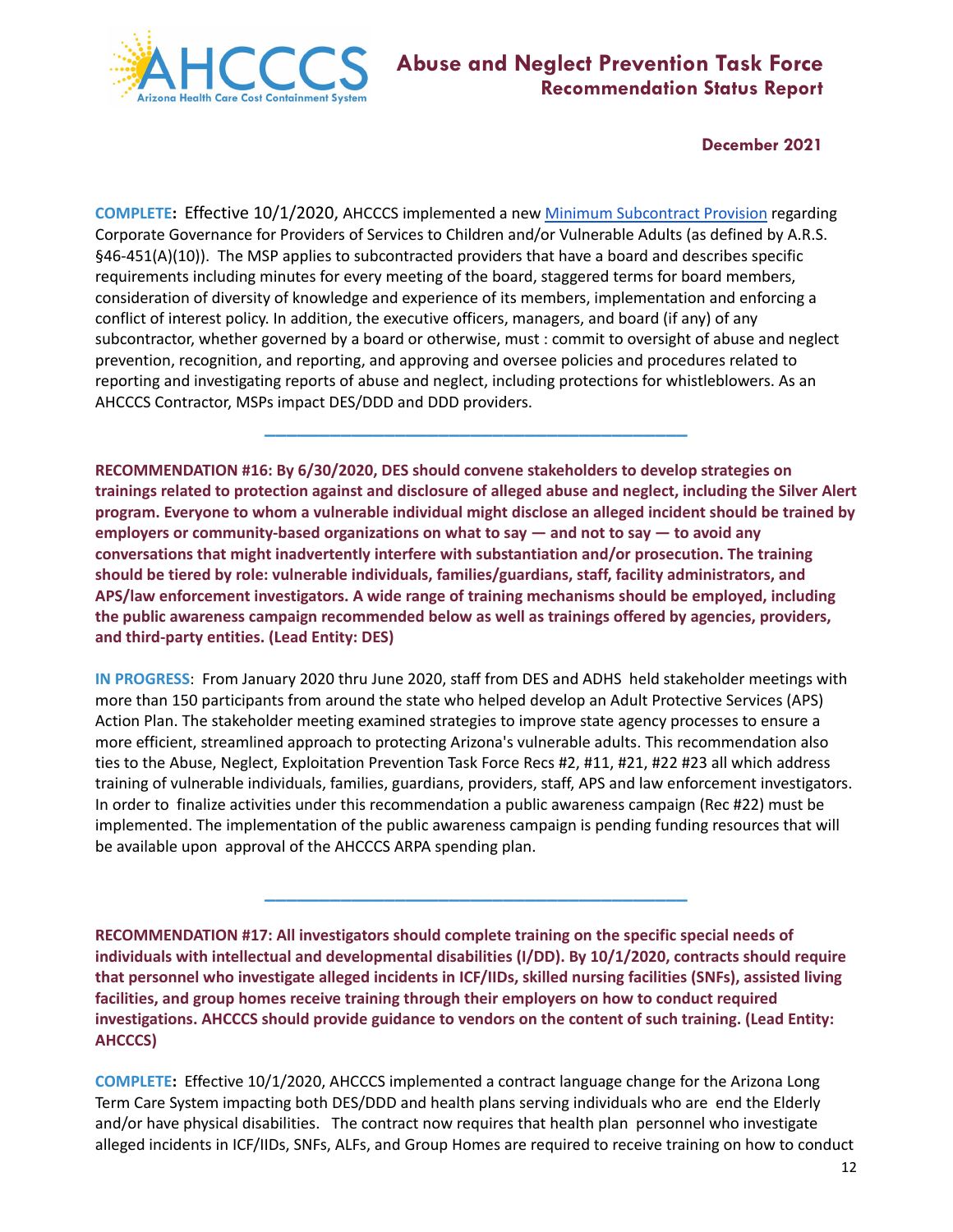

required investigations and on the specific special needs of individuals with intellectual and developmental disabilities. AHCCCS reserves the right to audit these processes at any time, including during an Operational Review of the contractor. AHCCCS also added an [Attachment](https://www.azahcccs.gov/shared/MedicalPolicyManual/) to AHCCCS Medical Policy 960 regarding the minimum requirements for this training.

**\_\_\_\_\_\_\_\_\_\_\_\_\_\_\_\_\_\_\_\_\_\_\_\_\_\_\_\_\_\_\_\_\_\_\_\_\_\_\_**

**RECOMMENDATION #24: Arizona should build on previous efforts and implement a system-wide trauma-informed approach, with attention to the special needs of vulnerable individuals and their families, including support when families interact with clinicians, law enforcement, and other professionals. Arizona should support efforts to build and enhance community-based sexual assault services that utilize a trauma-informed approach and address the specific needs of vulnerable adults and their families. Services** should be available to all survivors of sexual assault throughout the lifespan and include crisis lines and **support groups for survivors of different ages, genders, and backgrounds; sexual assault specific legal and medical advocacy; and counseling by therapists with specialized training in addressing sexual trauma. A description of a trauma-informed model is included in Appendix 3. (Lead Entity: AHCCCS)**

**COMPLETE:** The Implementation of System-Wide Activities for [Trauma-Informed](https://www.azahcccs.gov/AHCCCS/Downloads/TraumaInformedRec24.pdf) Approaches report was developed and shared detailing the AHCCCS strategy to move forward with a trauma-informed approach for the State of Arizona. Training opportunities have been identified and made available to individuals with I/DD, family members, educators, advocates and state agencies. Multiple trainings have been posted to the DDD website, and training curricula was vetted to ensure the use of trauma-informed care and resources for treatment related to the trauma associated with abuse and neglect. AHCCCS and DES/DDD continue to collaborate and hold regular meetings with system partners to build resources, furthering efforts to identify opportunities to implement trauma-informed care principles and activities. Workgroup meetings will continue in 2022 to share and further the successful implementation of a trauma-informed approach in state agencies and with community partners.

**\_\_\_\_\_\_\_\_\_\_\_\_\_\_\_\_\_\_\_\_\_\_\_\_\_\_\_\_\_\_\_\_\_\_\_\_\_\_**

**RECOMMENDATION #28: By 12/31/2020, as an adjunct to the quality monitoring and oversight activities conducted by state agencies and providers, AHCCCS and DES should collaborate with community stakeholders to study the Independent Monitoring for Quality (IMQ) processes used in other states and consider their application in Arizona. A description of the IMQ model is provided in Appendix 4. (Lead Entity: AHCCCS)**

**COMPLETE:** The [Independent](https://www.azahcccs.gov/AHCCCS/Downloads/AbuseAndNeglectPreventionTaskForce_SummaryReportIMQ.pdf) Monitoring for Quality (IMQ) Report was posted in December 2020. The Report describes the recommendation to continue participation in the National Core Indicators (NCI) Program and to strengthen participation. In addition, the report recommends continuing to research options for supplementing the NCI quality feedback process, as many other states are undertaking.

Additional Action Items: The AHCCCS Office of Individual and Family Affairs (OIFA) is reaching out to OIFA representatives at each of the health plans and DDD to gather input from members and family members. The goal of these efforts will be to enhance IMQ efforts, identify any gaps where they may exist and create process *changes as necessary.*

**\_\_\_\_\_\_\_\_\_\_\_\_\_\_\_\_\_\_\_\_\_\_\_\_\_\_\_\_\_\_\_\_\_\_\_\_\_**